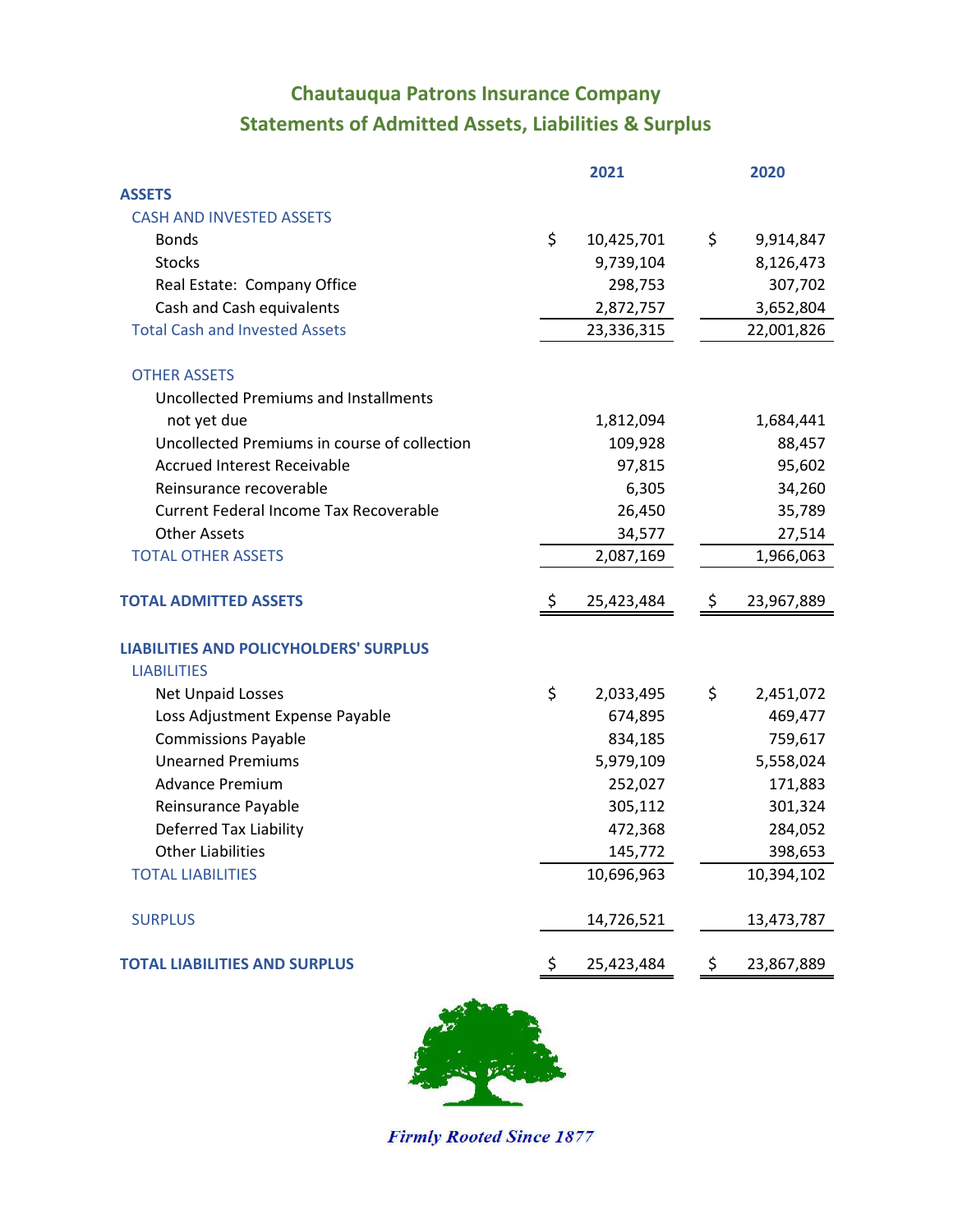## **Statements of Income and Changes in Policyholders' Surplus Chautauqua Patrons Insurance Company**

|                                               | 2021 |            | 2020 |            |  |
|-----------------------------------------------|------|------------|------|------------|--|
| <b>UNDERWRITING INCOME</b>                    |      |            |      |            |  |
| <b>Premiums Earned</b>                        | \$   | 8,846,782  | \$   | 8,150,680  |  |
| Losses Incurred                               |      | 5,162,376  |      | 3,923,389  |  |
| Loss Adjustment Expense Incurred              |      | 1,073,775  |      | 847,713    |  |
| Other Underwriting Expense Incurred           |      | 3,497,014  |      | 3,279,646  |  |
| <b>Total Underwriting Deductions</b>          |      | 9,733,165  |      | 8,050,748  |  |
| Net Underwriting Gain or (Loss)               |      | (886, 383) |      | 99,932     |  |
| <b>INVESTMENT INCOME</b>                      |      |            |      |            |  |
| Net Investment Income Earned                  |      | 287,318    |      | 302,432    |  |
| Net Realized Capital Gains                    |      | 609,110    |      | 51,244     |  |
| Net Investment Gain                           |      | 896,428    |      | 353,676    |  |
| <b>OTHER INCOME</b>                           |      | 196,350    |      | 78,357     |  |
| <b>NET INCOME BEFORE FEDERAL INCOME TAXES</b> |      | 206,395    |      | 531,965    |  |
| <b>FEDERAL INCOME TAXES INCURRED</b>          |      | (88,010)   |      | 82,195     |  |
| <b>NET INCOME</b>                             | \$   | 294,405    | \$   | 449,770    |  |
| <b>SURPLUS, BEGINNING</b>                     | \$   | 13,573,787 | \$   | 12,663,380 |  |
| <b>NET INCOME</b>                             |      | 294,405    |      | 449,770    |  |
| <b>OTHER CHANGES TO SURPLUS</b>               |      |            |      |            |  |
| Net unrealized Capital Gains                  |      | 806,452    |      | 513,735    |  |
| Change in Non-Admitted Assets                 |      | 19,746     |      | (68, 452)  |  |
| <b>Deferred Tax Asset</b>                     |      | 32,131     |      | 15,354     |  |
| Change in Surplus                             |      | 1,152,734  |      | 910,407    |  |
| <b>SURPLUS, ENDING</b>                        | \$   | 14,726,521 | \$   | 13,573,787 |  |



**Firmly Rooted Since 1877**